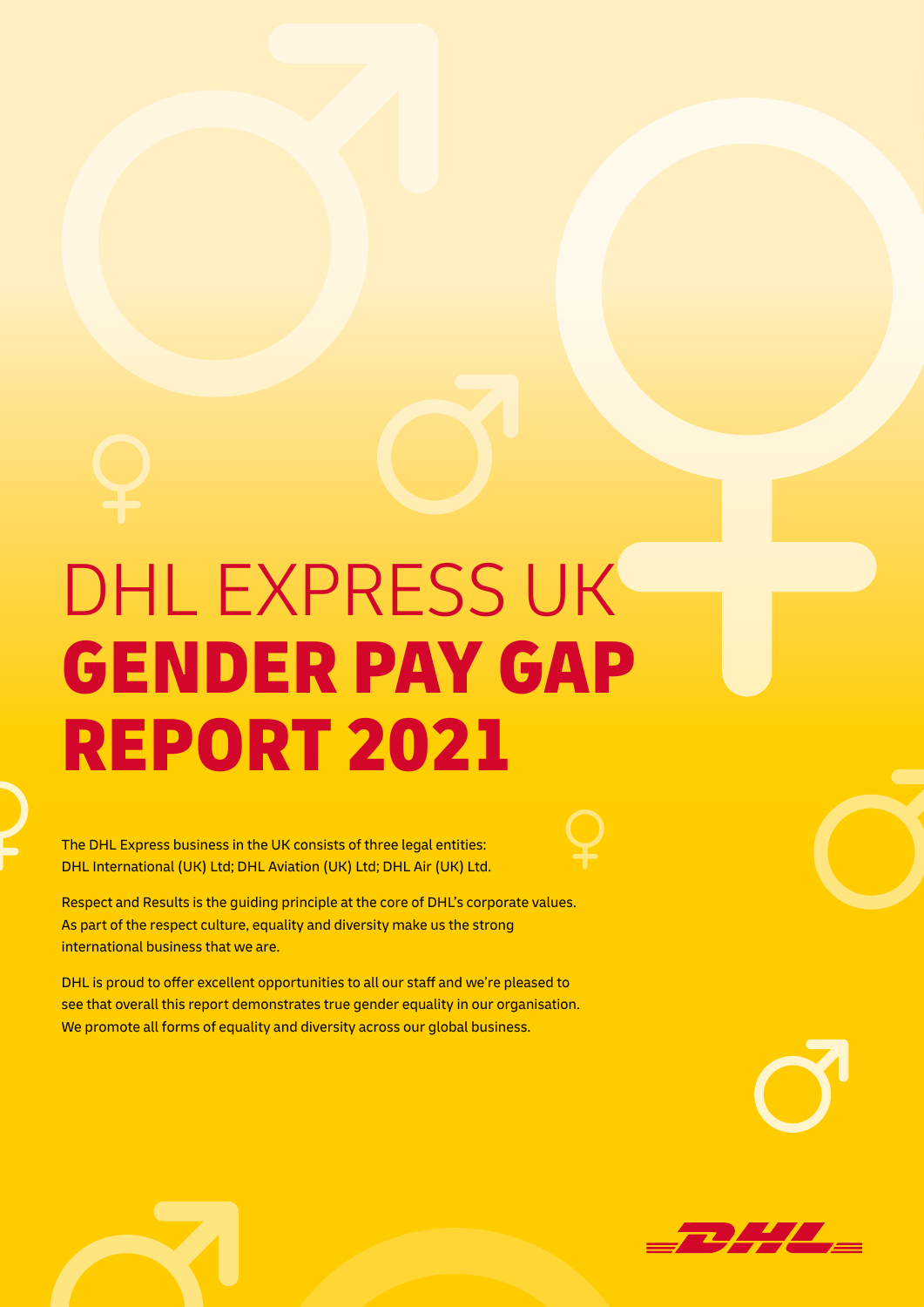# DHL INTERNATIONAL (UK) LTD GENDER PAY GAP REPORT 2021

All data and information to compile the 2021 report has been prepared using the standard methodology set out in the Equality Action 2010 (Gender Pay Gap Information) regulations 2017.

The information is based on a snapshot date of 5 April 2021.

The figures shown in this report are relatively unchanged from 2020 with a negative mean and median pay gap being reported again in 2021. This indicates that the average pay and bonus for a women is higher than the average for men across DHL International (UK) Ltd.

This can be explained because of DHL International (UK) Ltd. overall workforce distribution and the types of roles typically taken. DHL International (UK) Ltd. has many more men than women in frontline operational roles with women more likely to undertake business support roles such as customer service, finance and sales where the pay and bonus is usually higher.

DHL is focused on creating an environment where everyone can thrive and encourages progression for both men and women into all roles.

## GENDER PAY GAP ANALYSIS HAS DETERMINED THE FOLLOWING RESULTS:



DHL International (UK) Ltd. mean pay gap is -**3.7%** compared with the transport and storage industry, mean average of **7.2%** (XpertHR) and overall UK business average of **13.3%** (XpertHR).

# MEDIAN -5.9%

DHL International (UK) Ltd. median pay gap is **-5.9%** compared with the industry median average of **6.0%** (XpertHR) and overall UK business average of **10.4%** (XpertHR).

### **Pay Quartiles by Gender**

The data shows the gender split of our workforce in each pay quartile.

| <b>Pay Quartile</b> | <b>Males</b> | <b>Females</b> |
|---------------------|--------------|----------------|
| Lower               | 70.9%        | 29.1%          |
| <b>Lower Midle</b>  | 84.2%        | 15.8%          |
| <b>Upper Middle</b> | 70.2%        | 29.8%          |
| Upper               | 71.4%        | 28.6%          |

### BONUS PAY GAP

DHL International (UK) Ltd. mean bonus pay gap is **-16.9%** compared with the industry mean average of **20.5%** (Xpert HR). The median bonus pay gap is **12.7%**.

The proportion of men receiving a bonus is **90.6%** compared with **94.7%** of women.



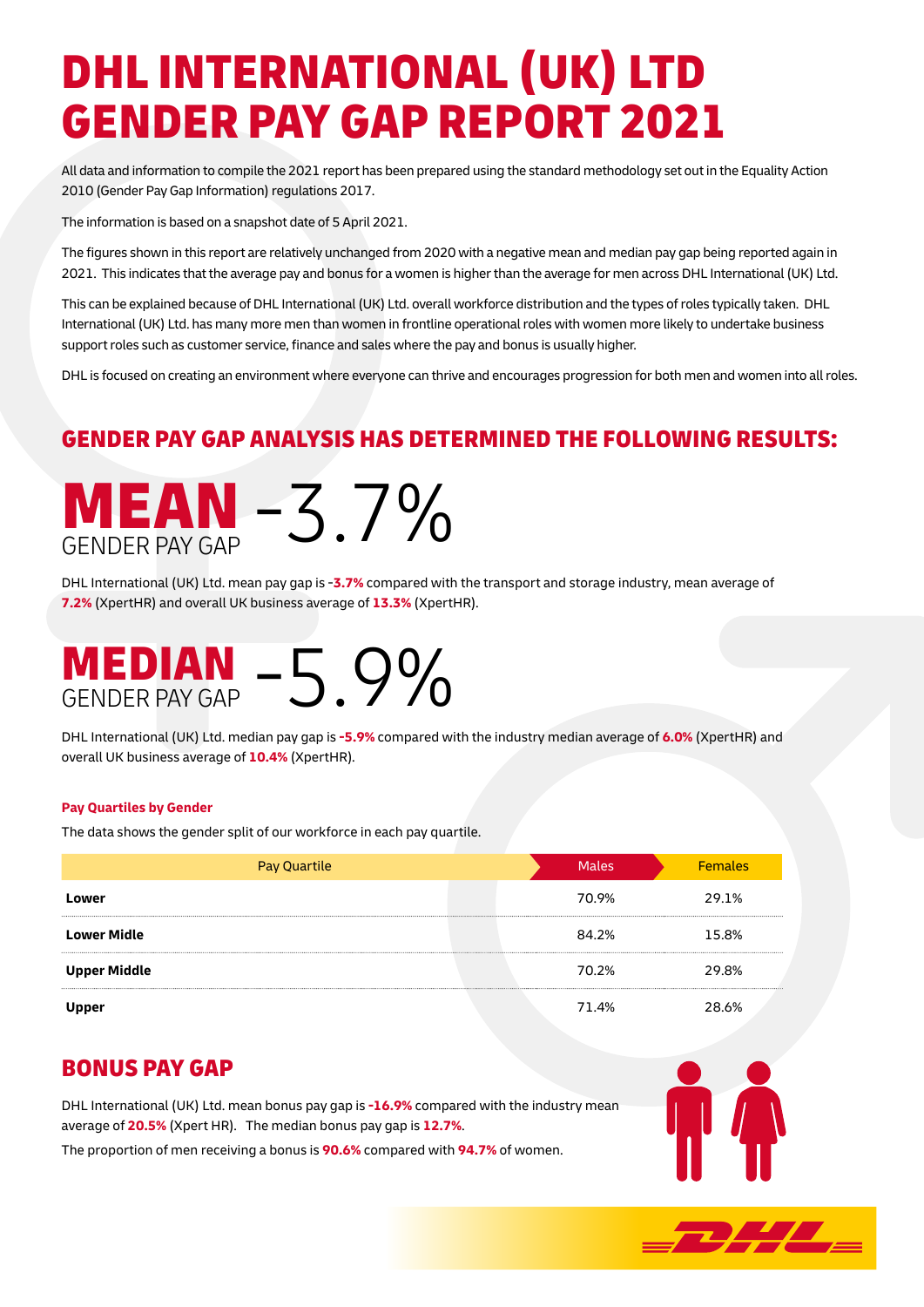# DHL AVIATION (UK) LTD GENDER PAY GAP REPORT 2021

## GENDER PAY GAP ANALYSIS HAS DETERMINED THE FOLLOWING RESULTS:



This result is significantly below the figures for organisations in the same sector and the same industry and is representative of our expectations and the core values of our business.

# MEDIAN 0.0%

The percentage of women at H&G UK has grown again this year, and is now up to 25% of our workforce. If you look at our median gender pay gap this year, it's 0%. That's a great achievement and means women are being paid fairly for the work they do.

Over the last two years, we've put concrete actions in place to achieve this, including carrying out salary review exercises to make sure we're paying a fair salary for each and every role.

### BONUS PAY

- The mean gender bonus gap is **2.2%**
- The median gender bonus gap is **0.0%**
- The proportion of male employees receiving a bonus is **94.5%**
- The proportion of female employees receiving a bonus is **93.87%**



The proportion receiving a bonus is chance, as a company-wide bonus scheme is offered to all employees, with eligibility to receive a bonus based on their start date. Gender does not impact any employees from receiving a bonus in any way.

### **Employees by Quartile Pay Bands**

| <b>Band</b>  | <b>Description</b>                                                                            | <b>Males</b> | <b>Females</b> |
|--------------|-----------------------------------------------------------------------------------------------|--------------|----------------|
| D            | Includes all employees whose standard hourly rate places them<br>in the upper quartile        | 81.9%        | 18.1%          |
|              | Includes all employees whose standard hourly rate places them<br>in the upper middle quartile | 74.5%        | 25.5%          |
| в            | Includes all employees whose standard hourly rate places them<br>in the lower middle quartile | 83.5%        | 16.5%          |
|              | Includes all employees whose standard hourly rate places them<br>in the lower quartile        | 70.3%        | 29.7%          |
| All<br>Bands | All employees                                                                                 | 77.5%        | 22.5%          |

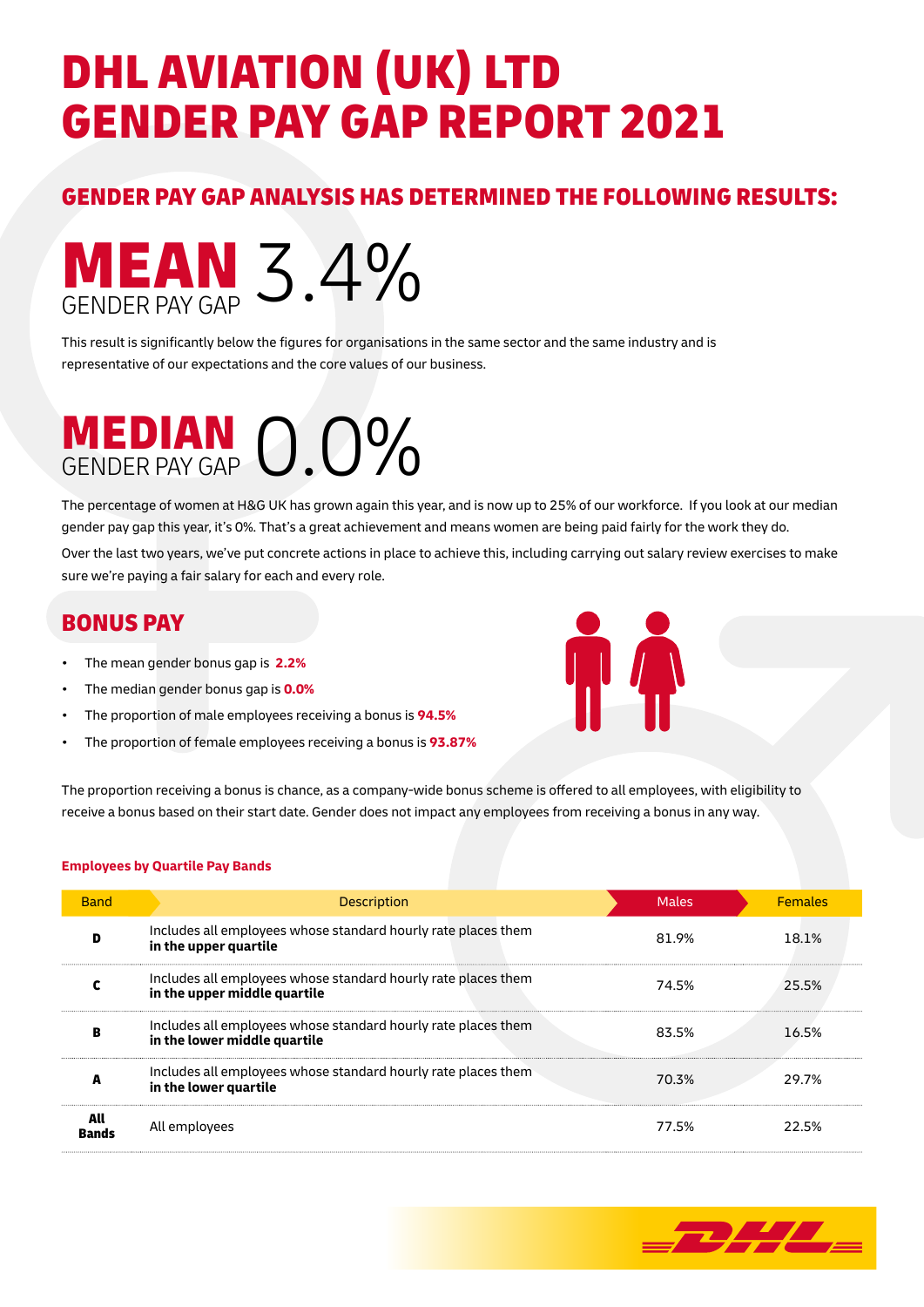# DHL AIR (UK) LTD GENDER PAY GAP REPORT 2021

DHL Air Ltd is the largest all-cargo air carrier in the UK operating a fleet of B757-200 and B767-300 and B777-200 aircraft on worldwide operations. It also supports operations of customers operating Airbus A300-600 aircraft. We are part of the DHL Express team with our headquarters at East Midlands Airport in the UK.

On the snapshot date (5th April 2021) DHL Air Ltd had an employee headcount of 512, of which **87.7%** were male and **12.3%** were female. The percentage of females employed by DHL Air ltd has increased by **2.3 %** from April 2018.

DHL Air Ltd.'s workforce is split into two areas; Aircrew and Ground staff. Aircrew comprises of Cadets, First Officers and Captains. Ground staff comprises of Management, HR, Safety, Quality, Administration, Engineering, Logistics and Operations. Of the 512 employees, employed on the snapshot date, **61.5%** were Aircrew and **38.5%** were Ground staff.

## THE FIGURES

**Table 1 below shows the mean and median hourly pay rates for full pay relevant male and female DHL Air employees**

| Table 1: Hourly Rate | Male $(E)$ | Female $(E)$ | Difference (%) |
|----------------------|------------|--------------|----------------|
| Mean                 | £40.86     | £23.38       | 42.78%         |
| Median               | £38.31     | £17.11       | 55.33%         |

#### **Table 2 illustrates the mean and median bonus pay amounts received by full pay relevant male and female DHL Air employees.**

| Table 2: Bonus Pay | Male $(E)$ | Female $(E)$ | Difference (%) |
|--------------------|------------|--------------|----------------|
| Mean               | £4,462.37  | £2,829.50    | 36.59%         |
| Median             | £3,521     | £1,799       | 48.91%         |

#### **Table 3 details the proportion of relevant male and female DHL Air employees who received a bonus payment**

| Table 3: Bonus Proportion | No. of employees |  | No. of employees<br>receiving bonus | <b>Bonus received (%)</b> |
|---------------------------|------------------|--|-------------------------------------|---------------------------|
| Male                      | 449              |  | 439                                 | 97.68%                    |
| Female                    | 63               |  | 62                                  | 98.41%                    |